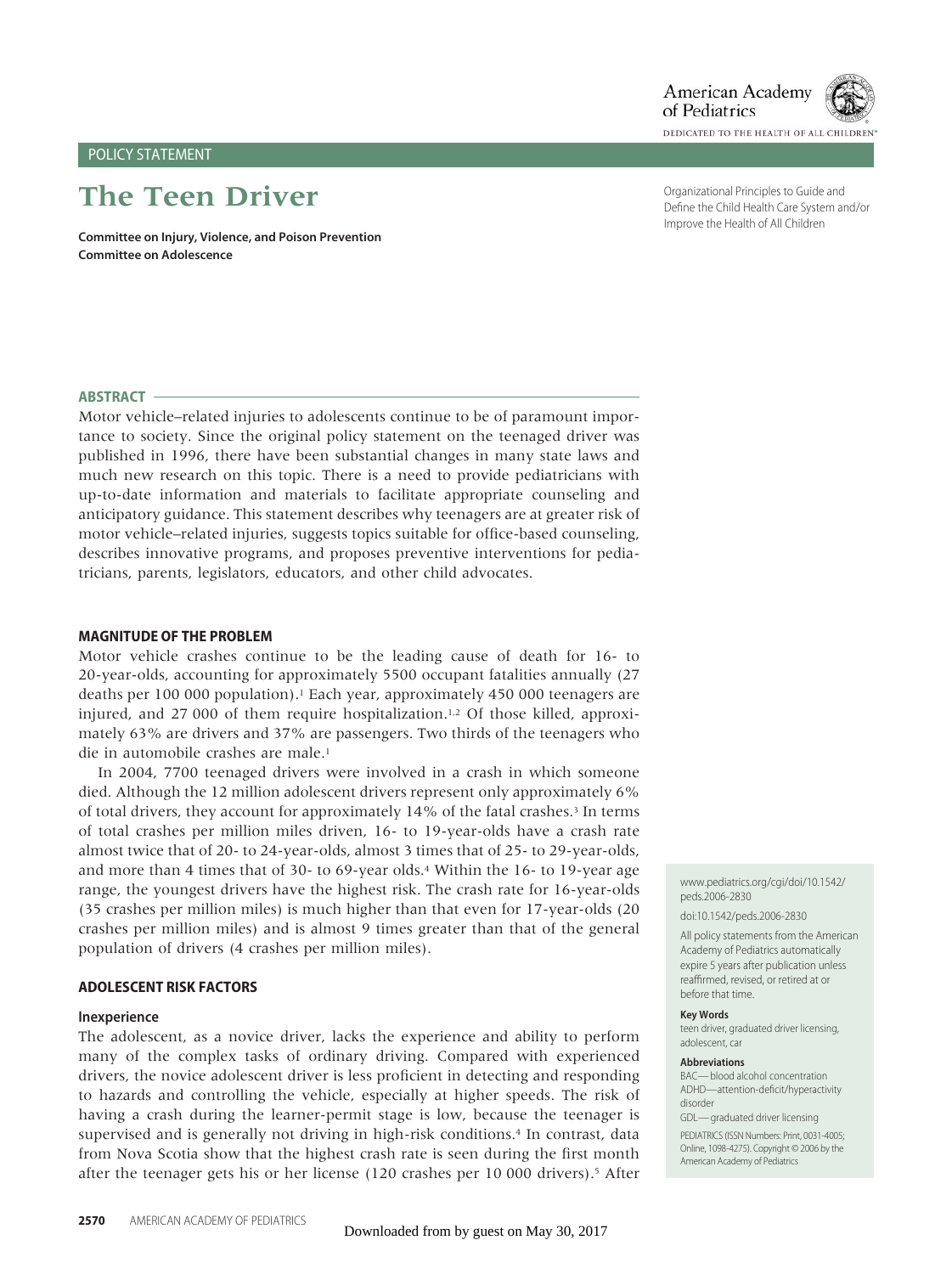the first month, the crash rate decreases rather quickly over the next 5 months (70 crashes per 10 000 drivers) and then shows a slower decline for the next 18 months (50 crashes per 10 000 drivers). Because rapid improvement is seen over such a short time period, inexperience appears to be a much more important factor in crash rates than young age. Although these data also show that driver experience improves driving skills, traditional driver education programs usually provide only 6 hours of on-the-road training.

# **Risk Taking**

It is normal for adolescents to take chances, succumb to peer pressures, overestimate their abilities, and have emotional mood swings. These behaviors can all place the teenaged driver at greater risk of having automobile crashes. Males seem to be at especially high risk, possibly as a result of social norms and media images that equate fast driving and ability to perform difficult driving maneuvers as masculine.<sup>6</sup> In 2004, 38% of male and 25% of female drivers 15 to 20 years of age involved in fatal crashes were speeding at the time of the crash.7 These rates were higher than for any other age group. It must be stressed, however, that the great majority of nonfatal crashes involving 16-year-old drivers result from inexperience rather than from speeding or patently risky behavior.8

There is evidence from MRI research that the prefrontal cortex (the area of the brain responsible for planning, impulse control, and executive decision-making) does not mature fully until the early to mid-20s.<sup>9</sup> Although some legislators are using such brain-development research to support limits on teenaged driving, no scientific data have yet been published that link driving behavior to neuroimaging findings.

### **Teenaged Passengers**

With adolescent drivers, the chance of being involved in a car crash is directly proportional to the number of teenaged passengers being transported.4,10 Compared with driving alone, 16- to 17-year-olds have a 40% increased risk of crashing when they have 1 friend in the car, double the risk with 2 passengers, and almost 4 times the risk with 3 or more teenaged passengers. This relationship was not seen with adult drivers and is much less marked with 18- to 19-year-old drivers.4

The most dangerous way a teenager can get to and from school is by driving in a car with a teenaged driver.11 Open-campus school lunch policies, in which groups of teenagers drive away from school to eat, are also associated with high crash rates.12 The underlying reasons that teenaged passengers increase driving risk are not clear. In addition to general distraction, intentional encouragement of risky driving behavior and other social interactions may play a role. For both male and female teenaged drivers, the presence of a male

passenger results in faster speeds and more risky driving behaviors than does the presence of a female passenger.<sup>13</sup>

# **Nighttime Driving**

Young teenaged drivers (16- and 17-year-olds) have a higher rate of nighttime crashes than do drivers of any other age group. Before nighttime driving curfews were instituted widely, only 14% of the miles driven by 16- to 17-year-old drivers occurred between 9 PM and 6 AM, yet this time period accounted for 32% of fatal crashes in this age group. Although nighttime restrictions for teenagers commonly limit driving after midnight, 58% of the fatal nighttime crashes occur in the 3-hour period before midnight.14 For young teenaged drivers, fatal nighttime crashes are more likely to be associated with multiple teenaged passengers, speeding, and alcohol use.15 Although it is inherently more difficult to drive in the dark for drivers of all ages, fatigue and lack of practice may play a greater role for teenagers.

# **Alcohol, Marijuana, and Medications**

During the period 1982–2001, fatal alcohol-related crash rates decreased by 60% for 16- to 17-year-old drivers.<sup>16</sup> In 1982, 31% of teenagers fatally injured had an especially high blood alcohol concentration (BAC) of 0.10% or greater, but this statistic dropped to 12% by 1995– 2001. Teenagers drink and drive less often than adults, but their crash risks are higher than adults when they do drink, especially at low and moderate BACs.17 In the 2005 Youth Risk Behavior Surveillance Study, 9.9% of 9th- through 12th-graders said that in the last month they had driven after drinking, and 28.5% admitted to riding with a driver who had been drinking.18

The prevalence of acute marijuana use among drivers is estimated to be 1% to 6%.19 Of those drivers involved in severe injury crashes, positive cannabis levels or selfreports of recent use have been found in higher numbers  $(6\% - 25\%)$ , <sup>19–21</sup> suggesting a relationship between marijuana and crashes. Much, but not all, of this relationship may be the result of other risky driving habits (positive BAC, no seat belt, speeding, sleepy while driving) that often are associated with marijuana use.19,20

In a study of 414 injured drivers (all ages) in Colorado, urine toxicology assays detected marijuana more frequently than alcohol  $(17\% \text{ vs } 14\%)$ .<sup>22</sup> Evidence from experimental studies has demonstrated impaired performance on various driving skills tests after the use of marijuana.23 Furthermore, when just moderate doses of alcohol and marijuana were used together, a dramatic deterioration in driving performance (swerving, slowed reaction time) resulted.

A variety of prescription and over-the-counter medications, such as sedatives, analgesics, sedating antihistamines, stimulants, and antihypertensives, may have detrimental effects on driving abilities. Drug combinations and drugs mixed with alcohol can be especially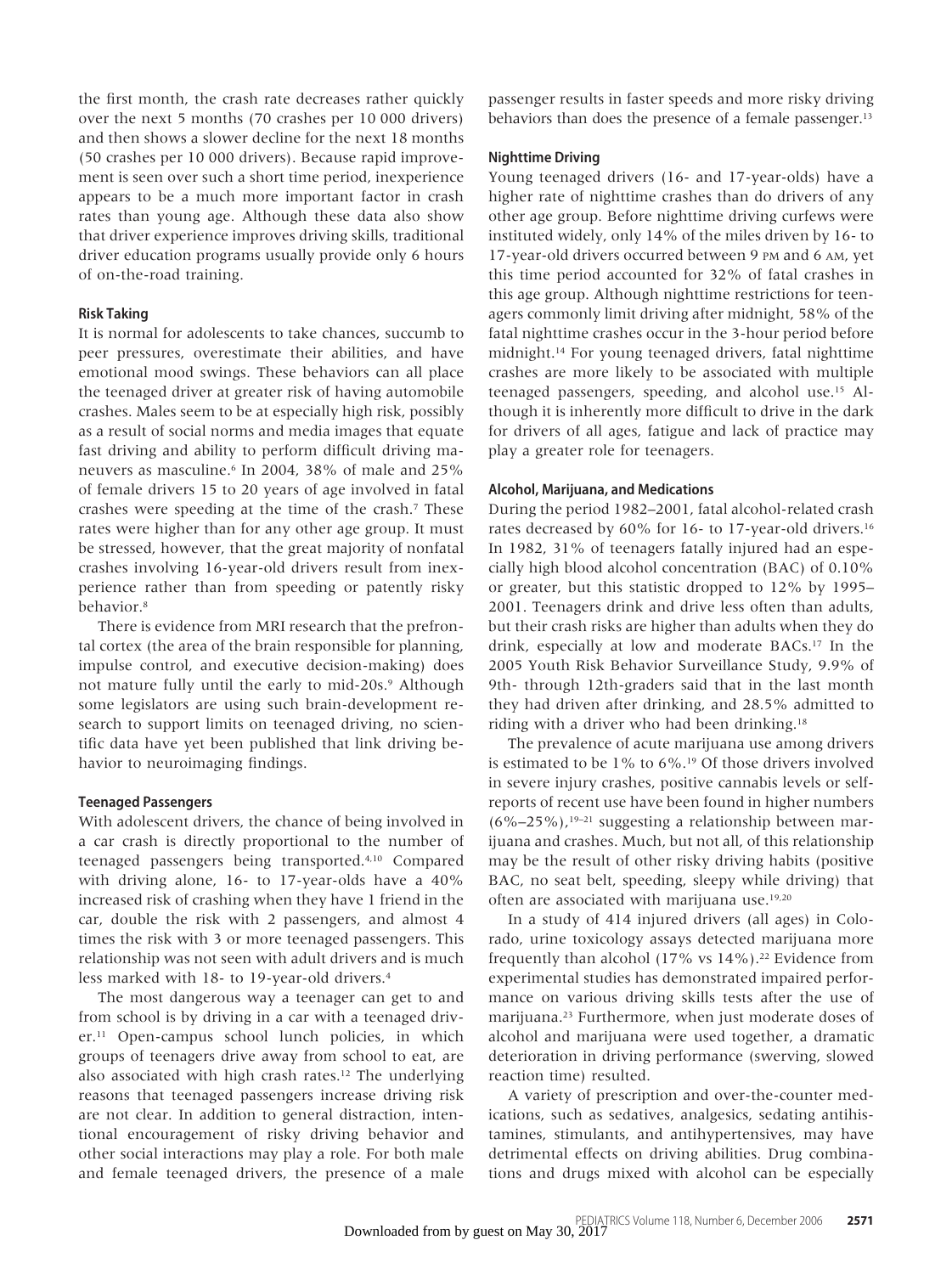problematic. A single 50-mg dose of diphenhydramine has been shown to have a greater effect on driving performance than a BAC of 0.10%.<sup>24</sup> Failure to warn patients about the possibility of driving impairment from medications has resulted in successful lawsuits against physicians.

# **Safety Belts**

As with adults, low safety belt use by teenagers results in preventable injuries and deaths. Approximately 82% of all motorists wear safety belts, but the rate reported by the National Center for Statistics and Analysis for 16- to 24-year-olds is 77%.25 In a study of teenaged drivers who were observed arriving at high school, only 62% were wearing their seat belts.<sup>26</sup> The passengers of these teenaged drivers wore restraints only 47% of the time. Analysis of fatal crashes with teenaged drivers demonstrates that safety belt use is lower in high-risk situations (driving under the influence of alcohol, nighttime driving, having multiple teenaged passengers, when the car is older, and when the driver is male or unlicensed or has a suspended license). Safety belts were used by only 18% of drivers with a BAC of 0.10% or higher, compared with 40% of sober drivers.<sup>27</sup>

For teenaged occupants, approximately 58% of those who were killed in automobile crashes in 2004 were unbelted.1 Because safety belts have been shown to be 45% effective in preventing front-seat fatalities, many of these deaths could have been prevented.<sup>28</sup> Air bags alone have been found to be only 10% effective in preventing deaths.29 The reasons teenagers give for not wearing seat belts include not "cool," peer pressure, wrinkles clothes, traveling short distance, and feeling that "nothing will happen to me."30 Almost half of teenagers (47%) say they feel that safety belts are "as likely to cause harm as to help," 27% said wearing a safety belt makes them "worry more about being in an accident," and 30% indicated they would feel "self-conscious if they were going against the group norm in wearing safety belts."31 Only 27% of the actors playing motor vehicle occupants in 25 recent G-rated and PG-rated films were portrayed wearing safety belts.32

# **Vehicles Driven**

There is evidence that adolescents are more likely than adults to drive smaller and older-model cars, especially if the teen is the owner of the car.33,34 This is problematic, because smaller cars provide less crash protection than larger cars, and older-model cars often have fewer modern safety features.35 When teenagers drive sport utility vehicles, they are significantly more likely to have a rollover than are drivers older than 24 years.<sup>36</sup> Sporty cars with high-performance features may encourage speeding.<sup>37</sup> One survey showed that parents choose cars for their teenagers more on the basis of price and style than on the basis of safety features.<sup>33</sup>

# **Distractions Including Cellular Phones**

Distractions are contributing factors for motor vehicle crashes for both adolescents and adults. Eating, drinking, and adjusting the radio or the climate controls each cause more crashes than cellular phone use.<sup>38</sup> Cellular phone use has been estimated to increase crash rates by fourfold,39 and hands-free models are not associated with significantly less risk.<sup>40</sup> There is some evidence that distractions may be a greater problem for the inexperienced driver. Distracted novice drivers tend to glance away from the road for longer periods of time, during which they have trouble responding to hazards and staying in their lane.41

# **Unlicensed Drivers**

Drivers without valid licenses (unlicensed, revoked, suspended) tend to be younger and male, are more apt to have been involved in a fatal nighttime crash or to have a recent conviction for driving while intoxicated, and are more likely to have had multiple license suspensions. Approximately 5% of drivers younger than 20 years who have been involved in a fatal crash were driving with their license suspended or revoked, and 10% had never held a license.42 Unlicensed teenaged drivers are 5 times more likely to have had a conviction for driving while intoxicated and 3 times more likely to have had a previous license suspension than are fatally injured teenagers with valid licenses.3

# **Attention-Deficit/Hyperactivity Disorder**

Teenaged drivers with attention-deficit/hyperactivity disorder (ADHD) are 2 to 4 times more likely to be injured in a motor vehicle crash than are their peers without ADHD.<sup>43</sup> They are also more likely to have repeat traffic citations and to have their licenses suspended or revoked. Driving performance of teenagers with ADHD seems to improve with psychostimulant medication, primarily because of decreased errors of inattentiveness.44 Compared with 3-times-a-day dosing of methylphenidate, longer-acting, controlled-release medication may result in better driving throughout the day and, particularly, during the evening hours.<sup>45</sup>

# **PROPOSED INTERVENTIONS**

# **Graduated Licensing Systems**

Since the American Academy of Pediatrics published the 1996 statement on the teenaged driver, almost all states have enacted some form of a graduated driver licensing (GDL) law. In the traditional 2-stage approach, after the novice passed vision and knowledge tests, he or she obtained a learner's permit. Because most states had no requirement for the permit to be held for a minimum time period, many teens moved quickly through this learning stage without much chance to develop adequate driving skills.46 Once a specified age was reached,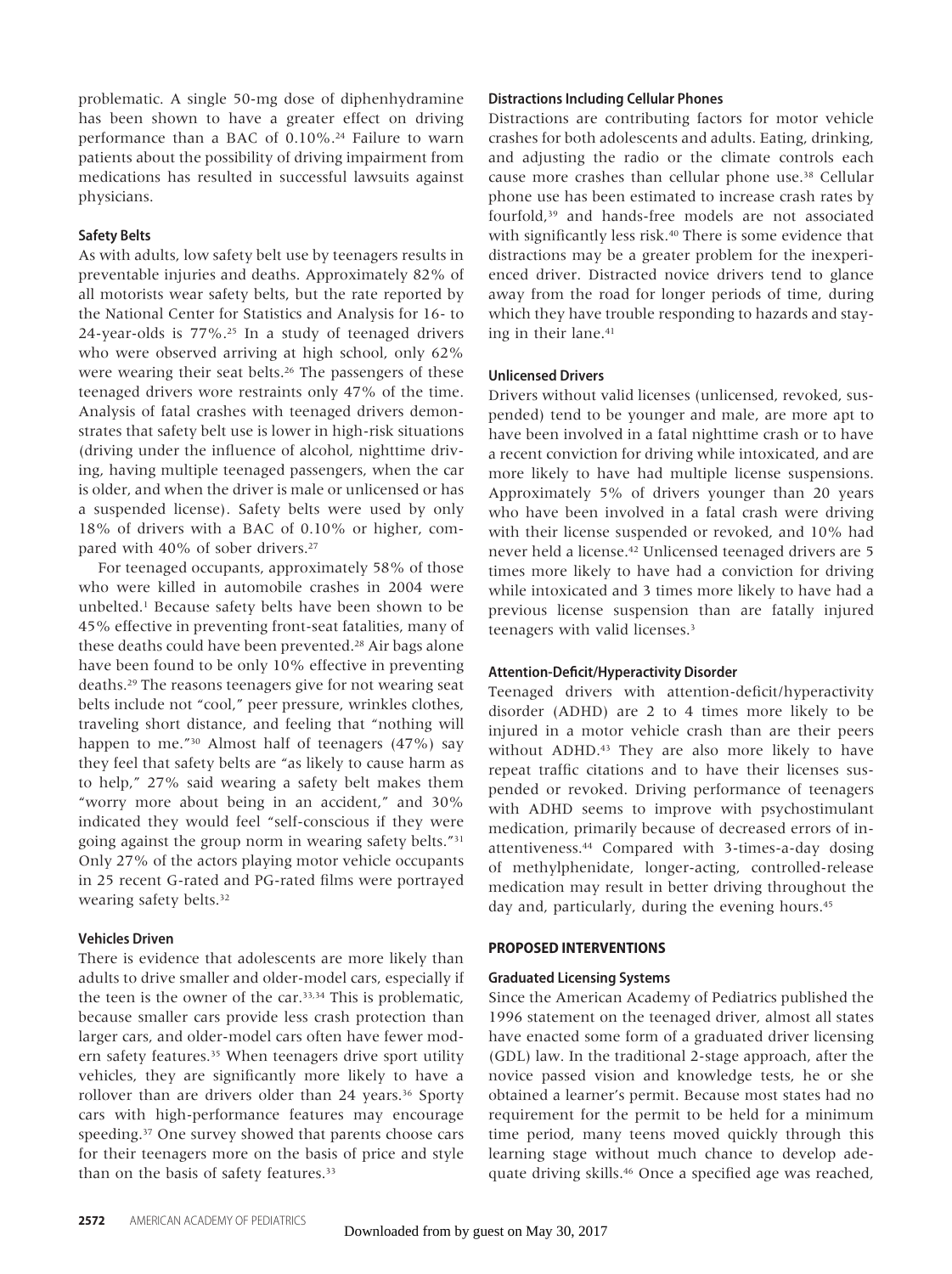the teenaged driver passed a road test and obtained an unrestricted license.

In contrast, in a GDL system, there are 3 stages: a learner's permit, an intermediate or provisional stage, and a regular driver's license. Each stage has specific components, restrictions, and minimum time requirements. To graduate to the next stage, the novice must spend the required time at the lower stage, acquire and demonstrate proficiency in driving skills, and not incur a driving violation for a defined period. The provisional stage, with its restrictions, is designed to give the novice a chance to gain extensive driving experience under low-risk conditions. Although currently there are inadequate research data to determine exactly when the permit and provisional stages should begin and for how long they should last, some consensus of expert opinion does exist.47

Initial evaluations of GDL programs have been encouraging. In Florida, the first state to pass a GDL law, the number of fatal crashes for 15- to 17-year-olds decreased by 9% in the year after the law was instituted.<sup>48</sup> A *Cochrane Database* review of 13 GDL programs found reductions in total crashes (26%–41%), crashes resulting in injuries (4%–43%), and crashes resulting in hospitalizations (35%) for 16-year-old drivers. Furthermore, these crash rates remained decreased for multiple years after the new GDL laws went into effect.49 It is unlikely that safer driving by young teenagers is the main reason for decreased crash rates seen with GDL. Data show that after GDL laws are passed, there are fewer licensed young drivers and they are driving fewer unsupervised miles because of the imposed restrictions.50 Between 1993 and 2003, the percentage of 16-year-olds who became licensed decreased by 26%, and there was a 13% decrease for 17-year-olds and a 5% decrease for 18-year-olds.51 Over the same 10-year period, the likelihood that a 16-year-old license holder would be involved in a fatal crash remained unchanged (73–74 crashes per 100 000 license holders). Fatal crash rates per licensed driver were also unchanged for older teenaged drivers.

In addition to delay in licensure, it appears that the 3 provisions of GDL responsible for the most benefit are (1) limits on nighttime driving, (2) restrictions on the number of passengers during the intermediate stage, and (3) requirements that novice drivers remain crash and violation free for a certain period of time before advancing to the next level.<sup>52</sup> Unfortunately, many states have not incorporated these components into their laws. As of March 2006, the Insurance Institute for Highway Safety's evaluation of GDL laws rated 23 states and the District of Columbia as "good," 15 states as "fair," 11 states as "marginal," and 1 state as "poor."53 For 15- to 17-year-old drivers, data from 1992–2002 show that good GDL programs decreased fatal crashes by 19%, fair programs reduced nighttime crashes by 13% (but had no effect on daytime crashes), and marginal laws had no measured benefit.54

# **Nighttime and Passenger Restrictions**

Although GDL laws are effective, it is difficult to know how much each individual restriction contributes to improved crash and injury rates. Historically, when jurisdictions implemented general curfew ordinances for teenagers, crash and injury rates decreased substantially.55 In the decade between 1993 and 2003, the percentage of fatal crashes that occurred between midnight and 5 AM remained unchanged (10%) for 16-year-old drivers.51 Recently published evidence shows that in states with a driving restriction that starts before midnight, there has been a 13% decrease in evening crash fatalities for 15- to 17-year-old drivers.<sup>54</sup> Although there are no crash data to support the practice, many states exempt school, work, and religious activities from the nighttime driving restriction. The Insurance Institute for Highway Safety supports such an exemption, stating that "the intention is not to deny essential driving at night, but to limit high-risk recreational driving."47

Driving with fewer teenaged passengers has been proven safer. For 16-year-old drivers from 1993–2003, the proportion of fatal crashes involving teenaged passengers decreased from 53% to 44%.<sup>51</sup> Data from 1992-2002 for 15- to 17-year-old drivers show that the decrease in teenaged fatalities from passenger restrictions was more the result of fewer teenagers being put at risk rather than a substantial reduction in the "distraction factor" associated with teenaged passengers.<sup>54</sup> Unfortunately, many teenagers do not comply with a passenger restriction, many parents do not support it, and police frequently do not enforce it. As of March 2006, 44 states and the District of Columbia restrict nighttime driving to some degree, but only 21 states have driving curfews that start before midnight. Sixteen states still have not implemented any form of passenger restriction, and only 3 states and the District of Columbia maintain the passenger restriction until the driver is 18 years of age.<sup>53</sup>

#### **Driver Education**

Traditional driver education programs contain 30 hours of classroom and 6 hours of on-road instruction. Several reviews of the literature have shown that such courses are not effective in creating safe drivers and decreasing crash risk.56 In fact, some studies show that high school driver education programs encourage early licensure of the youngest, most dangerous drivers, with resulting increased crashes, injuries, and deaths.57,58 GDL laws provide an opportunity to redesign driver education for teenagers. Several states have recognized that traditional driver education courses do not have adequate behindthe-wheel training and have added GDL requirements for 20 to 50 hours of supervised driving (5–10 hours at night) during the initial permit stage. Furthermore, a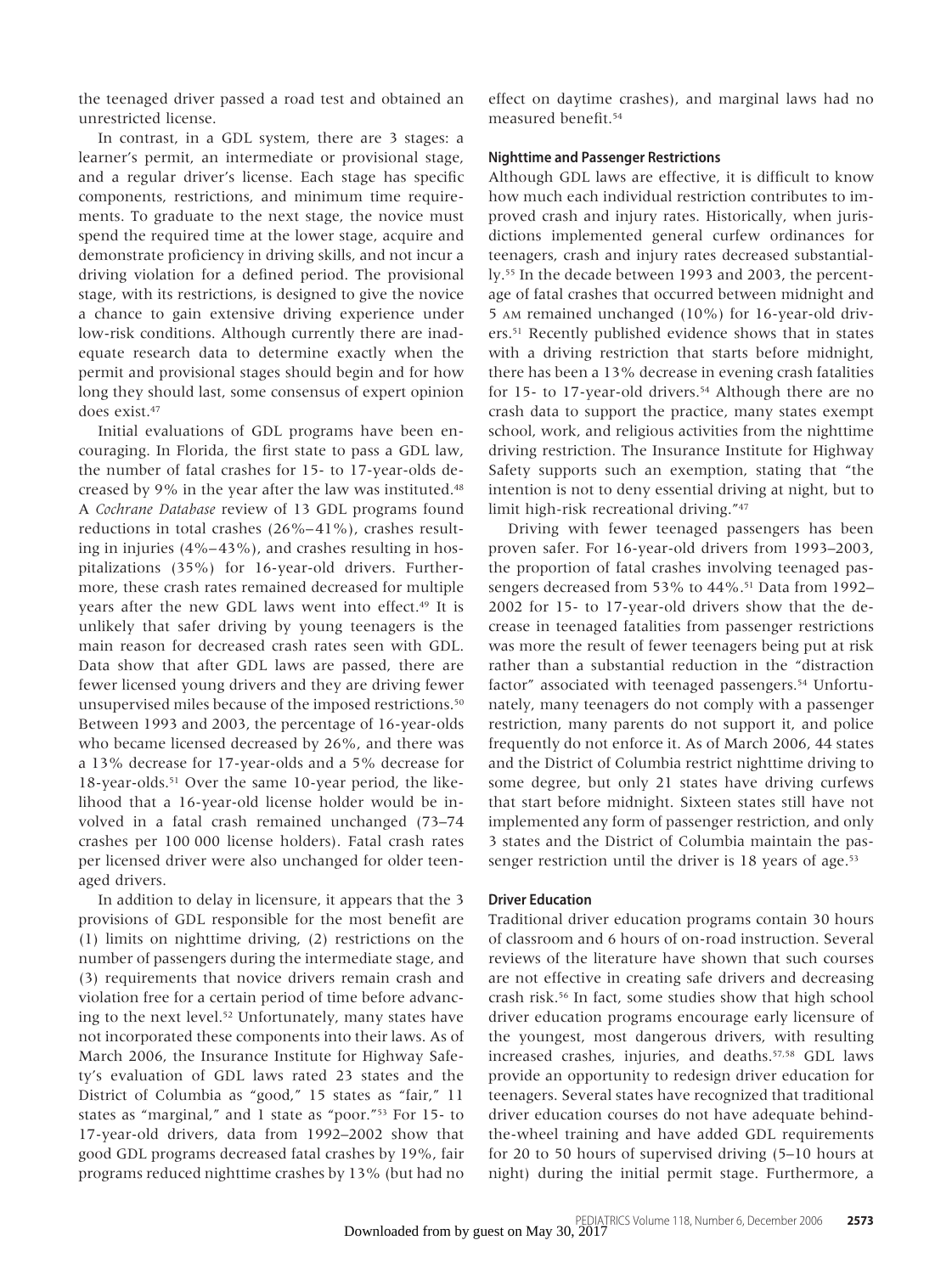2-step approach has been suggested (but not yet widely implemented or evaluated) in which the basic course in vehicle handling and "rules of the road" are taught during the permit stage. In the second step, the intermediate stage, the student would be required to take a more advanced safety course in which skills such as hazard recognition, avoidance of risk, and adjusting to road and weather conditions are taught.<sup>59</sup> Courses that teach skid control and advanced maneuvering techniques should be avoided by novice drivers, because they can encourage overconfidence and a more aggressive driving style, resulting in increased crash rates.<sup>60</sup>

It has been suggested that driving experience, not training, is the key to becoming a safer driver. $61$  When permit and provisional stages are shortened and training time is reduced for graduates of formal driver education programs, crash rates increase.62 Some states have lowered the permit age to allow for more supervised practice, but this could potentially lead to early licensure of the youngest, most dangerous drivers.

The American Automobile Association and other organizations sell driver education materials including instruction manuals, log books, videotapes, and CD-ROMs that are designed to help parents supervise this on-road training.63 Relatively inexpensive driving-simulation programs for use on a home computer may be beneficial in helping students learn to identify road hazards.<sup>63,64</sup> Whether practice on such simulators translates into safer driving or decreased crashes remains to be shown.

### **Alcohol-Related Measures**

Two types of alcohol-related regulations exist: minimum drinking-age laws and drunk-driving laws. The latter include "zero-tolerance" alcohol laws and regulations for licensure suspension or revocation. All 50 states currently have minimum drinking-age laws that prohibit the sale of alcohol to anyone younger than 21 years. An analysis of 46 scientific studies on the efficacy of raising the minimum legal drinking age to 21 years showed a 17% median decrease in fatal automobile crashes in adolescents.65 The National Highway Traffic Safety Administration estimates that minimum legal drinking-age laws have saved the lives of almost 24 000 18- to 20 year-olds since 1975.<sup>3</sup> Unfortunately, youth can still obtain alcohol relatively easily, and underaged drinkers are rarely caught or punished. For example, a study in a metropolitan area of northern California showed that minors were able to purchase alcohol in 39% of attempts.<sup>66</sup>

By 1998, all states had passed zero-tolerance laws that set a maximum BAC of 0.02% or less for young drivers. An offender is faced with administrative (not involving the courts) suspension or revocation of his or her driver's license. Meta-analysis of several studies revealed that fatal crash rates decreased 9% to 24% after zerotolerance laws were enacted.<sup>65</sup> These laws work both by deterring youth through fear of losing their driver's license if they drive after drinking and by reinforcing the broad community disapproval of drinking and driving. Although underaged drinking is prevalent and often tolerated, drinking and driving has become less socially acceptable among youth.<sup>67</sup> There is evidence that drunk driving is influenced more by friends' approval or disapproval than by fear of arrest and sanction.<sup>68</sup>

Although youth and community educational programs such as Mothers Against Drunk Driving (MADD) and Students Against Destructive Decisions (SADD) have the potential to change knowledge and attitudes, there is little evidence to prove that they have a direct effect on youth drinking and alcohol-related driving.<sup>67</sup> Using a designated driver has become common, but in many instances the designated driver does not abstain from drinking alcoholic beverages.<sup>69</sup> On the other hand, there is significant evidence that sobriety checkpoints, an aggressive enforcement strategy, can decrease crash rates by approximately 20%.<sup>65</sup> Sobriety checkpoints are designed to be a deterrent to alcohol-related driving and are most effective when heavily publicized so that drivers perceive that there is a significant chance they will be caught and arrested.

# **Improved Safety Belt Laws**

There are 2 types of safety belt laws: primary and secondary. With a primary law, a police officer can issue a citation when he or she simply observes an unbelted occupant. With secondary laws, a safety belt citation can be written only after the officer has stopped the car for another infraction. As of September 2005, 21 states and the District of Columbia have primary laws, but many of those laws are limited to the driver and front-seat passengers.70 Safety belt use is approximately 85% in states with primary laws but only 75% in states with secondary laws.71 Teenaged drivers killed during 1995–2000 were wearing safety belts 47% of the time in states with primary laws but only 30% of the time in states with secondary laws.72

Highly visible strict enforcement is the key to increasing use of restraints. People will buckle up if they perceive that they are likely to be fined. Selective traffic enforcement programs with intense media publicity and increased police patrols have been shown, at least in the short term, to increase safety belt use by 8% to 24% and decrease fatal and nonfatal injuries by 7% to 15%.29

GDL laws that include requirements that prohibit graduation to the next phase for a safety belt citation may be effective.73 Although many states do require all passengers with an intermediate licensed driver to be restrained, many parents and teenagers may not be aware of this regulation.74 Community programs that combine education, peer-to-peer persuasion, publicized enforcement (especially in schools), and parental monitoring may have some potential for increasing safety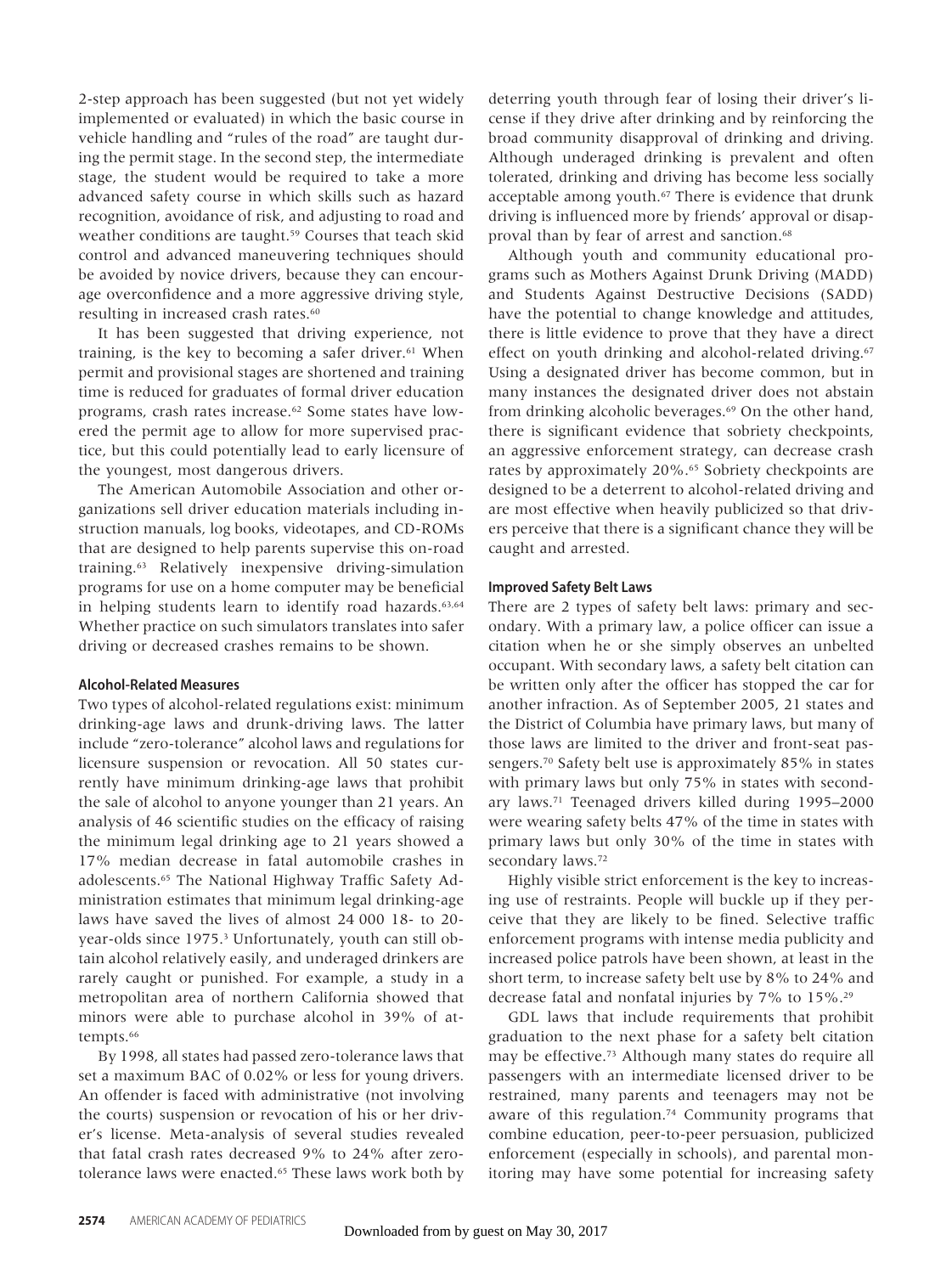belt use among teenagers.73,75 Economic incentives may also increase safety belt use.76 Technologic solutions, such as electronic safety belt reminders, safety belt use recorders, and interlock systems that do not allow the car stereo to function unless the safety belt is fastened, may be valuable but require further evaluation.73

# **Parental Interventions**

With regard to teenaged driving, parents have several roles: (1) give permission for the teenager to obtain a license, (2) control access to the vehicle, (3) set family restrictions and punishments for infractions, (4) influence selection of the vehicle, (5) be a driving instructor and supervisor, and (6) serve as a role model for safe driving. Unfortunately, parents are often completely unaware of their teenager's risky driving habits.<sup>77</sup> They tend to place more restrictions on the details of the trip (permission, destination, time home) than on dangerous driving conditions (eg, night driving with teenaged passengers).78

Risky teenaged driving behaviors, traffic violations, and crashes are less common when parents impose strict limitations.79 Although not yet studied in great detail, parent-teenager written driving contracts that clearly delineate rules and consequences may result in better communication, more restrictions, and safer parent and teenager attitudes.78,80,81 To date, there is insufficient evidence that such contracts improve driver safety or decrease violations and crashes.

Emerging technologies, such as on-board cameras and computers, allow parents to determine whether their teenager is driving safely, but this approach has not yet been evaluated. Finally, parents must recognize their importance as positive role models in terms of safe driving and safety belt use. Parents with bad driving records are much more likely to have children who get traffic citations and are involved in motor vehicle crashes.82

# **RECOMMENDATIONS**

Because motor vehicle crashes pose a major, continuing threat to the health of teenagers, the American Academy of Pediatrics makes the following recommendations.

# **Anticipatory Guidance by Pediatricians**

Pediatricians should:

- Know their state laws regarding teenaged drivers, the teenaged driver-licensing process, and physician reporting requirements for medical conditions that could impair driving ability.
- Distribute educational materials about local GDL programs and teenaged driver safety to their adolescent patients (see Appendix 1).
- Alert parents and teenagers to high-risk situations for teenaged drivers (Table 1).

# TABLE 1 **Contributors to Teenaged Driver Crashes and Injury**

Lack of driver experience Young age at licensure Failure to use safety belts Inadequate hazard-perception skills Distraction (cellular phone, food, drink, music) Transporting teenaged passengers Nighttime driving Speeding and reckless driving Fatigue Unsafe vehicle choice Alcohol use Drug or medication use Inadequate parental limit setting Unlicensed or revoked license ADHD

- Encourage seat belt use.
- Discourage distractions when driving (eating, drinking, music, cellular phones).
- Encourage teenager-parent written contracts (see Appendix 2 for sample) that place restrictions on the teenaged driver. At a minimum, parents should place restrictions on nighttime driving (preferably after 9:00 PM) and limits on the number of teenaged passengers. Initially, the rules should be fairly strict, but they can be relaxed as the teenager becomes older and gains more driving experience.
- Counsel teenagers about the dangers of driving while impaired (under the influence of alcohol, drugs, or medications or feeling ill, tired, depressed, or angry). Encourage a "safe-ride" agreement in which the teenager agrees to call the parent rather than drive while impaired and the parent promises to assist in arranging a ride home in a nonjudgmental manner.
- Encourage parents to require that the vehicle driven by the teenager is safe and in good condition.
- Advise parents that in many states, they have the authority to request that the driver's license of their minor child be revoked.
- Encourage parents to be positive role models.
- Advise parents about the various driving schools, Web sites, computer driving simulations, and parent-supervised driving lessons that are available (Appendix 1).

# **Community Advocacy by Pediatricians**

Pediatricians should:

- Support community efforts that encourage safe teenaged driving.
- Work with schools to encourage safety belt use and discourage alcohol use.
- Discourage school systems from continuing traditional driver education programs that are ineffective and encourage licensure of young teenagers.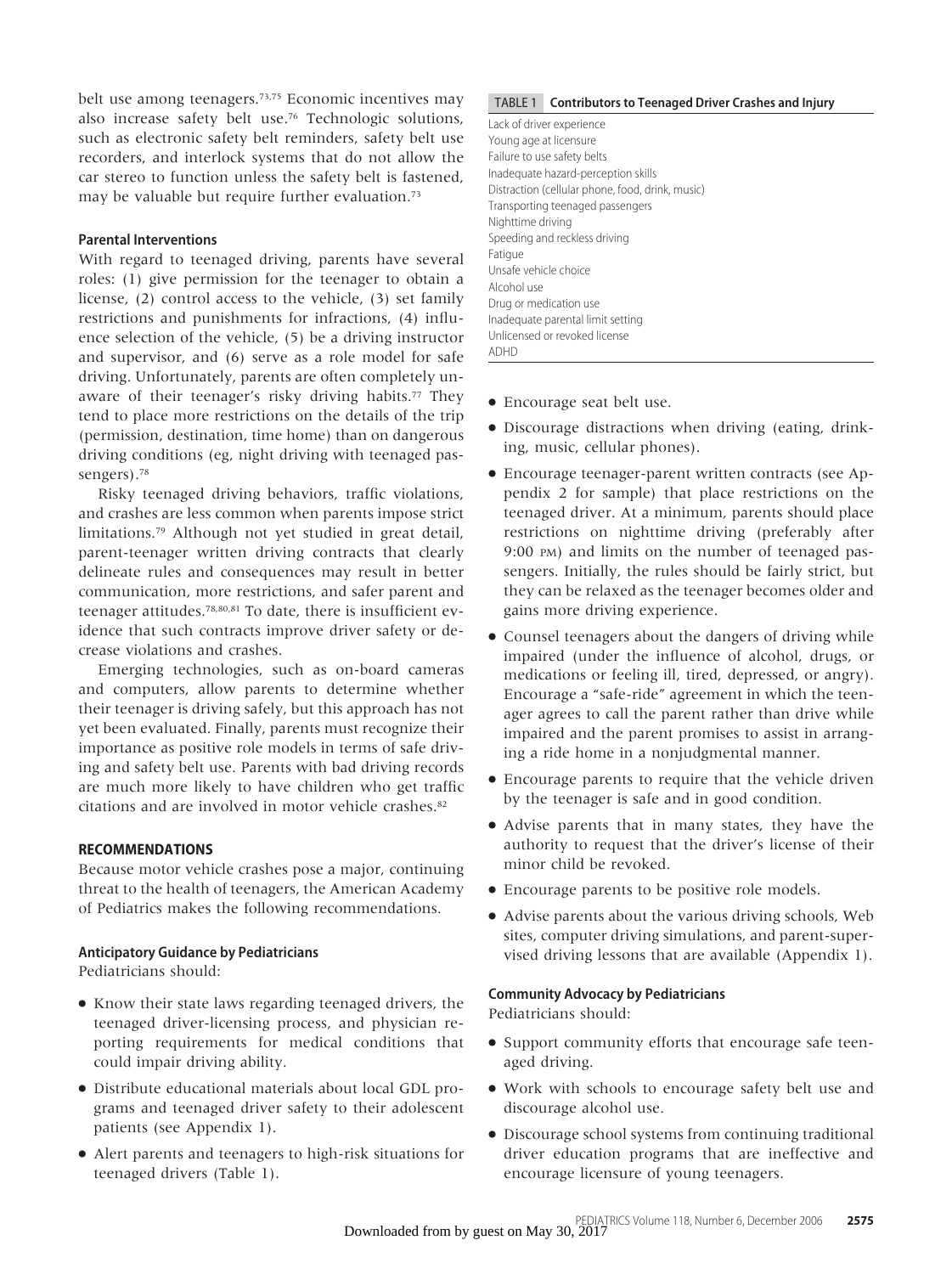# TABLE 2 **Essential Features That Should Be Mandated in GDL Systems**

- 1. A learner-permit phase that starts no earlier than 16 y of age and lasts at least 6 mo
- 2. A minimum of 30 h (preferably 50 h) of adult-supervised, on-road driving during the permit stage (at least 5–10 of these supervised practice hours should be at night)
- 3. A provisional (intermediate) stage, with restrictions, that lasts until 18 y of age
- 4. A nighttime driving restriction (9:00 PM to 5:00 AM until driving with provisional license for 6 mo, followed by a midnight to 5:00 AM restriction until 18 y of age)
- 5. Passenger limits (unless supervised by an adult)
	- a. First 6 mo with provisional license: no teenaged passengers
	- b. Until 18 y of age: no more than 1 teenaged passenger
- 6. Prompt imposition of fines, remedial driver classes, or license suspension for violation of passenger or curfew restrictions
- 7. Use of safety belts and appropriate child restraints by all occupants
- 8. No cellular phone use while in the provisional stage
- 9. Zero tolerance for alcohol and provisions for administrative license revocation for drunk driving, excessive speeding, or reckless driving

10. Documented safe driving record before full licensure is granted

It is suggested that states also consider a requirement for additional supervised driver experience/education (focused on hazard recognition and risk avoidance) during the provisional stage and a requirement for an additional on-road test to graduate from provisional to full licensure.

- Discourage school policies that allow students to drive off campus for lunch.
- Encourage police to enforce GDL and seat belt laws.
- Collaborate with police and media to promote sobriety checkpoints and safety belt education and enforcement programs.

# **Legislative Advocacy by Pediatricians**

Pediatricians should:

- Support strong GDL legislation in their states (Table 2).
- Support improvement and enforcement of laws designed to limit the purchase, possession, and consumption of alcohol by underage adolescents.
- Support primary enforcement of safety belt laws for all occupants.

# **Involvement of the Alcoholic Beverage and Entertainment Industries in Encouraging Responsible Behavior** Pediatricians should:

- Encourage the alcoholic beverage industry to eliminate advertising aimed at youth.
- Encourage the media to avoid portrayal of speeding and reckless driving in contexts that invite imitation.
- Encourage the media to show universal use of safety belts.

# **COMMITTEE ON INJURY, VIOLENCE, AND POISON PREVENTION, 2005–2006**

Gary A. Smith, MD, DrPH, Chairperson Carl R. Baum, MD M. Denise Dowd, MD, MPH Dennis R. Durbin, MD, MSCE H. Garry Gardner, MD Robert D. Sege, MD, PhD Michael S. Turner, MD \*Jeffrey C. Weiss, MD Joseph L. Wright, MD, MPH

# **LIAISONS**

Ruth A. Brenner, MD, MPH National Institute of Child Health and Human Development Stephanie Bryn, MPH Health Resources and Services Administration/Maternal and Child Health Bureau Julie Gilchrist, MD Centers for Disease Control and Prevention Jonathan D. Midgett, PhD US Consumer Product Safety Commission Alexander (Sandy) Sinclair National Highway Traffic Safety Administration Lynne J. Warda, MD Canadian Paediatric Society **STAFF** Rebecca Levin-Goodman, MPH **COMMITTEE ON ADOLESCENCE, 2005–2006**

Joanthan D. Klein, MD, Chairperson Michelle S. Barratt, MD Margaret J. Blythe, MD Paula K. Braverman, MD Angela Diaz, MD David S. Rosen, MD Charles J. Wibbelsman, MD

# **LIAISONS**

Miriam Kaufman, MD Canadian Paediatric Society

Marc R. Laufer, MD

American College of Obstetricians and Gynecologists Benjamin Shain, MD

American Academy of Child and Adolescent Psychiatry

# **STAFF**

Karen Smith

\*Lead author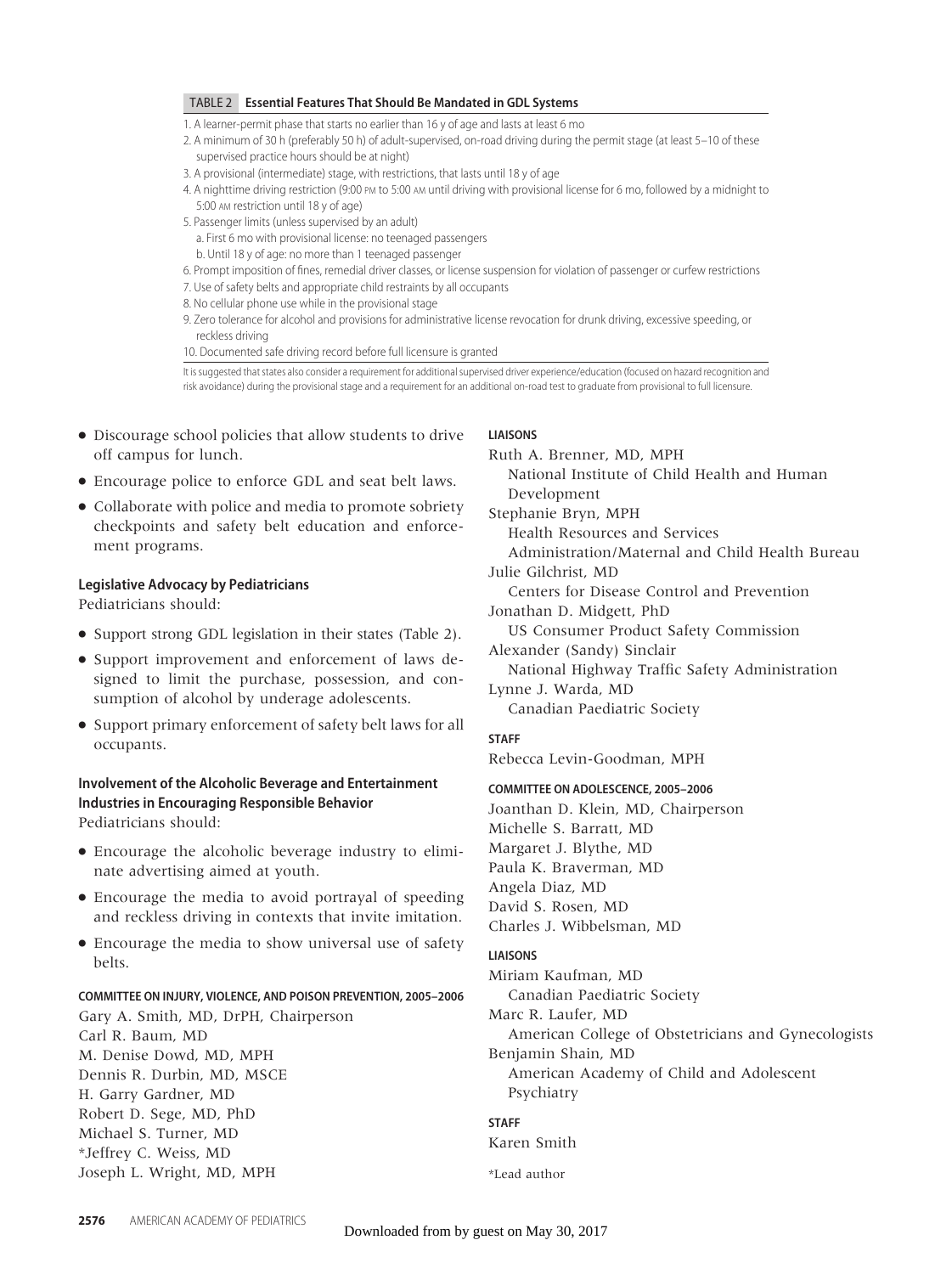# **REFERENCES**

- 1. National Highway Traffic Safety Administration. *Traffic Safety Facts 2004: A Compilation of Motor Vehicle Crash Data From the Fatality Analysis Reporting System and the General Estimates System (Early Edition).* Washington, DC: National Highway Traffic Safety Administration; 2005. US Department of Transportation publication HS 809-919
- 2. Centers for Disease Control and Prevention, National Center for Injury Prevention and Control. Web-based Injury Statistics Query and Reporting System (database). Available at: www. cdc.gov/ncipc/wisqars. Accessed April 25, 2006
- 3. National Highway Traffic Safety Administration. *Traffic Safety Facts: 2004 Data*—*Young Drivers.* Washington, DC: National Highway Traffic Safety Administration; 2005. US Department of Transportation publication HS 809-918
- 4. Williams AF. Teenage drivers: patterns of risk. *J Safety Res.* 2003;34:5–15
- 5. Mayhew DR, Simpson HM, Pak A. Changes in collision rates among novice drivers during the first months of driving. *Accid Anal Prev.* 2003;35:683–691
- 6. Arnett JJ. Developmental sources of crash risk in young drivers. *Inj Prev.* 2002;8(suppl 2):ii17–ii21; discussion ii21–ii23
- 7. National Highway Traffic Safety Administration. *Traffic Safety Facts: 2004 Data*—*Speeding.* Washington, DC: National Highway Traffic Safety Administration; 2005. US Department of Transportation publication HS 809-915
- 8. McKnight AJ, McKnight AS. Young novice drivers: careless or clueless? *Accid Anal Prev.* 2003;35:921–925
- 9. Giedd JN. Structural magnetic resonance imaging of the adolescent brain. *Ann N Y Acad Sci*. 2004;1021:77–85
- 10. Chen LH, Baker SP, Braver ER, Li G. Carrying passengers as a risk factor for crashes fatal to 16- and 17-year-old drivers. *JAMA.* 2000;283:1578–1582
- 11. National Research Council, Committee on School Transportation Safety. *The Relative Risks of School Travel: A National Perspective and Guidance for Local Community Risk Assessment*. Washington, DC: National Academies Press; 2002
- 12. Stone LM, Runyun CW. High school off-campus lunch policies and adolescent motor vehicle crash risks. *J Adolesc Health.* 2005; 36:5–8
- 13. Simons-Morton B, Lerner N, Singer J. The observed effects of teenage passengers on the risky driving behavior of teenage drivers. *Accid Anal Prev.* 2005;37:973–982
- 14. Williams AF, Ferguson SA. Rationale for graduated licensing and the risks it should address. *Inj Prev.* 2002;8(suppl 2): ii9–ii14; discussion ii14–ii16
- 15. Williams AF, Preusser DF. Night driving restrictions for youthful drivers: a literature review and commentary. *J Public Health Policy.* 1997;18:334–345
- 16. Centers for Disease Control and Prevention. Involvement by young drivers in fatal alcohol-related motor vehicle crashes: United States, 1982–2001. *MMWR Morb Mortal Wkly Rep.* 2002; 51:1089–1091
- 17. Zador PL, Krawchuk SA, Voas RB. Alcohol-related relative risk of driver fatalities and driver involvement in fatal crashes in relation to driver age and gender: an update using 1996 data. *J Stud Alcohol.* 2000;61:387–395
- 18. Centers for Disease Control and Prevention. Youth risk behavior surveillance: United States, 2005. *MMWR Surveill Summ.* 2006;55(5):1–108
- 19. Blows S, Ivers RQ, Connor J, Ameratunga S, Woodward M, Norton R. Marijuana use and car crash injury. *Addiction.* 2005; 100:605–611
- 20. Laumon B, Gadegbeku B, Martin JL, Biecheler MB. Cannabis intoxication and fatal road crashes in France: population based

case-control study [published correction appears in *BMJ*. 2006; 332:1298]. *BMJ.* 2005;331:1371

- 21. Walsh JM, Flegel R, Atkins R, et al. Drug and alcohol use among drivers admitted to a level-1 trauma center. *Accid Anal Prev.* 2005;37:894–901
- 22. Lowenstein SR, Koziol-McLain J. Drugs and traffic crash responsibility: a study of injured motorists in Colorado. *J Trauma.* 2001;50:313–320
- 23. National Highway Traffic Safety Administration. *Traffic Tech: Marijuana and Alcohol Combined Increase Impairment*. Washington, DC: National Highway Traffic Safety Administration; 1999. Available at: www.nhtsa.dot.gov/people/outreach/ traftech/pub/tt201.html. Accessed April 25, 2006
- 24. National Highway Traffic Safety Administration. *Drugs and Human Performance Fact Sheet: Diphenhydramine.* Available at: www.nhtsa.dot.gov/people/injury/research/job185drugs/ diphenhydramine.htm. Accessed April 25, 2006
- 25. National Highway Traffic Safety Administration, National Center for Statistics and Analysis. *Traffic Safety Facts. Research Note: Safety Belt Use in 2004*—*Demographic Results.* Washington, DC: National Highway Traffic Safety Administration; 2005. US Department of Transportation publication HS 809-848
- 26. Williams AF, McCartt AT, Geary L. Seatbelt use by high school students. *Inj Prev.* 2003;9:25–28
- 27. McCartt AT, Northrup VS. Factors related to seat belt use among fatally injured teenage drivers. *J Safety Res.* 2004;35: 29–38
- 28. Evans L. The effectiveness of safety belts in preventing fatalities. *Accid Anal Prev.* 1986;18:229–241
- 29. Dinh-Zarr TB, Sleet DA, Shults RA, et al. Reviews of evidence regarding interventions to increase the use of safety belts. *Am J Prev Med.* 2001;21(4 suppl);48–65
- 30. Volkswagen of America. Why don't teens buckle up? VW releases nationwide safety survey of young drivers. Available at: http://media.vw.com/article\_display.cfm?article\_id=9084. Accessed April 25, 2006
- 31. Boyle JM, Vanderwolf P; National Highway Traffic Safety Administration. *2003 Motor Vehicle Occupant Safety Survey (MVOSS*). Washington, DC: National Highway Traffic Safety Administration; 2004. US Department of Transportation publication HS 809-789
- 32. Pellitier AR, Quinlan KP, Sacks JJ, Van Gilder TJ, Gilchrist J, Ahluwalia HK. Injury prevention practices as depicted in Grated and PG-rated movies. *Arch Pediatr Adolesc Med.* 2000;154: 283–286
- 33. Cammisa MX, Williams AF, Leaf WA. Vehicles driven by teenagers in four states. *J Safety Res.* 1999;30:25–30
- 34. Williams AF, Leaf WA, Simons-Morton BG, Hartos JL. Vehicles driven by teenagers in their first year of licensure. *Traffic Inj Prev.* 2006;7:23–30
- 35. Ferguson SA. Other high-risk factors for young drivers: how graduated licensing does, doesn't, or could address them. *J Safety Res.* 2003;34:71–77
- 36. National Highway Traffic Safety Administration, National Center for Statistics and Analysis. *Traffic Safety Facts: Research Note*— *Younger Drivers and Sport Utility Vehicles.* Washington, DC: National Highway Traffic Safety Administration; 2003. US Department of Transportation publication HS 809-636
- 37. Insurance Institute for Highway Safety. *Does Your Teenager Drive a Safe Car?* Arlington, VA: Insurance Institute for Highway Safety; 1999. Available at: www.hwysafety.org/news/1999/ iihs-news-092199.pdf. Accessed April 25, 2006
- 38. Stutts JC, Reinfurt DW, Rodgman EA. The role of driver distraction in crashes: an analysis of 1995–1999 Crashworthiness Data System data. *Annu Proc Assoc Adv Automot Med.* 2001;45: 287–301
- 39. Redelmeier DA, Tibshirani RJ. Association between cellular-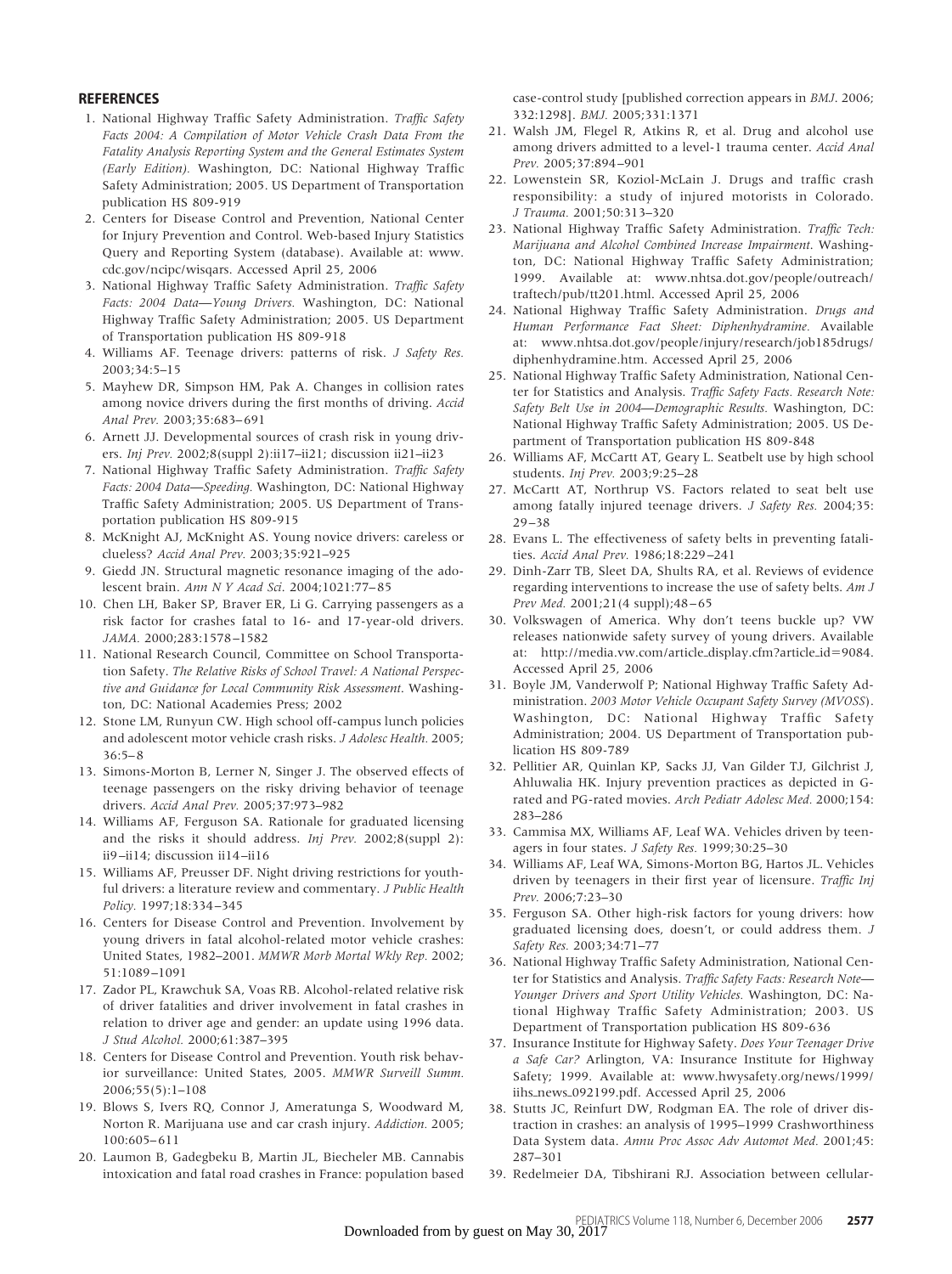telephone calls and motor vehicle collisions. *N Engl J Med.* 1997;336:453–458

- 40. Strayer DL, Drews FA, Johnston WA. Cell-phone-induced failures of visual attention during simulated driving. *J Exp Psychol Appl.* 2003;9:23–32
- 41. Wikman A, Nieminen T, Summala H. Driving experience and time-sharing during in-car tasks on roads of different width. *Ergonomics.* 1998;41:358–372
- 42. Griffin LI III, DeLaZerda S. *Unlicensed to Kill*. Washington, DC: AAA Foundation for Traffic Safety; 2000
- 43. Barkley RA, Murphy KR, Kwasnik MA. Motor vehicle driving competencies and risks in teens and young adults with attention deficit hyperactivity disorder. *Pediatrics.* 1996;98: 1089–1095
- 44. Cox DJ, Humphrey JW, Merkel RL, Penberthy JK, Kovatchev B. Controlled-release methylphenidate improves attention during on-road driving by adolescents with attention-deficit/ hyperactivity disorder. *J Am Board Fam Pract.* 2004;17:235–239
- 45. Cox DJ, Merkel RL, Penberthy JK, Kovatchev B, Hankin CS. Impact of methylphenidate delivery profiles on driving performance of adolescents with attention-deficit/hyperactivity disorder. *J Am Acad Child Adolesc Psychiatry.* 2004;43:269–275
- 46. Williams AF, Weinberg K, Fields M, Ferguson SA. Current requirements for getting a drivers license in the United States. *J Safety Res.* 1996;27:93–101
- 47. Williams AF, Mayhew DR. *Graduated Licensing: A Blueprint for North America.* Arlington, VA: Insurance Institute for Highway Safety (USA) and Traffic Injury Research Foundation (Canada): 2004. Available at: www.hwysafety.org/research/ topics/pdf/blueprint.pdf. Accessed April 25, 2006
- 48. Ulmer RG, Preusser DF, Williams AF, Ferguson SA, Farmer CM. Effect of Florida's graduated licensing program on the crashes of teenage drivers. *Accid Anal Prev.* 2000;32:527–532
- 49. Hartling L, Wiebe N, Russell K, Petruk J, Spinola C, Klassen TP. Graduated driver licensing for reducing motor vehicle crashes among young drivers. *Cochrane Database Syst Rev.* 2004;(2): CD003300
- 50. Shope JT, Molnar LJ. Graduated driver licensing in the United States: evaluation results from the early programs. *J Safety Res.* 2003;34:63–69
- 51. Williams AF, Ferguson SA, Wells JK. Sixteen-year-old drivers in fatal crashes, United States, 2003. *Traffic Inj Prev.* 2005;6: 202–206
- 52. McKnight AJ, Peck RC. Graduated driver licensing: what works? *Inj Prev.* 2002;8(suppl 2):ii32–ii36; discussion ii36–ii38
- 53. Insurance Institute for Highway Safety. *US Licensing Systems for Young Drivers*. Arlington, VA: Insurance Institute for Highway Safety; 2006. Available at: www.hwysafety.org/laws/state\_laws/ pdf/us-licensing-systems.pdf. Accessed April 25, 2006
- 54. Morrisey MA, Grabowski DC, Dee TS, Campbell C. The strength of graduated drivers license programs and fatalities among teen drivers and passengers. *Accid Anal Prev.* 2006;38: 135–141
- 55. Lin ML, Fearn KT. The provisional license: nighttime and passenger restrictions—a literature review. *J Safety Res.* 2003;34:51–61
- 56. Mayhew DR, Simpson HM. The safety value of driver education and training. *Inj Prev.* 2002;8(suppl 2):ii3–ii7; discussion ii7–ii8
- 57. Robertson LS. Crash involvement of teenaged drivers when driver education is eliminated from high school. *Am J Public Health.* 1980;70:599–603
- 58. Vernick JS, Li G, Ogaitis S, MacKenzie EJ, Baker SP, Gielen AC. Effects of high school driver education on motor vehicle crashes, violations, and licensure. *Am J Prev Med.* 1999;16(1 suppl):40–46
- 59. National Highway Traffic Safety Administration. *Research Agenda for an Improved Novice Driver Education Program: Report to Congress.* Washington, DC: National Highway Traffic Safety

Administration; 1994. US Department of Transportation publication HS 808-161

- 60. Engstrom I, Gregersen NP, Hernetkoski K, Keskinen E, Nyberg A. *Young Novice Drivers, Driving Education and Training: Literature Review.* Linköping, Sweden: Swedish National Road and Transport Research Institute; 2003. VTI rapport 491A-2003
- 61. Williams AF, Ferguson SA. Driver education renaissance? *Inj Prev.* 2004;10:4–7
- 62. Mayhew DR, Simpson HM, Desmond K, Williams AF. Specific and long-term effects of Nova Scotia's graduated licensing program. *Traffic Inj Prev.* 2003;4:91–97
- 63. AAA Foundation for Traffic Safety. Driver-ZED. Available at: www.driverzed.org. Accessed April 25, 2006
- 64. Fisher DL, Laurie NE, Glaser R, et al. Use of a fixed-base driving simulator to evaluate the effects of experience and PC-based risk awareness training on drivers' decisions. *Hum Factors.* 2002;44:287–302
- 65. Shults RA, Elder RW, Sleet DA, et al. Reviews of evidence regarding interventions to reduce alcohol-impaired driving [published correction appears in *Am J Prev Med*. 2002;23:72]. *Am J Prev Med.* 2001;21(4 suppl):66–88
- 66. Freisthler B, Gruenewald PJ, Treno AJ, Lee J. Evaluating alcohol access and the alcohol environment in neighborhood areas. *Alcohol Clin Exp Res.* 2003;27:477–484
- 67. National Highway Traffic Safety Administration. *Determine Why There Are Fewer Young Alcohol-Impaired Drivers.* Washington, DC: National Highway Traffic Safety Administration; 2001. US Department of Transportation publication HS 809-348
- 68. Grube JW, Voas RB. Predicting underage drinking and driving behaviors. *Addiction.* 1996;91:1843–1857
- 69. Barr A, MacKinnon DP. Designated driving among college students. *J Stud Alcohol.* 1998;59:549–554
- 70. National Highway Traffic Safety Administration. Key provisions of occupant restraint laws through September 2005. Available at: www.nhtsa.dot.gov/people/injury/airbags/ State-laws-belts05/occupantrestraintschart.pdf. Accessed April 25, 2006
- 71. National Highway Traffic Safety Administration. *Traffic Safety Facts. Research Note: Safety Belt Use in 2005*—*Overall Results.* Washington, DC: National Highway Traffic Safety Administration; 2005. US Department of Transportation publication HS 809-932
- 72. McCartt AT, Shabanova VI, National Safety Council. Teenage seat belt use: white paper. Available at: www.nsc.org/public/ teen0702.pdf. Accessed April 25, 2006
- 73. National Highway Traffic Safety Administration. *Increasing Teen Safety Belt Use: a Program and Literature Review.* Washington, DC: National Highway Traffic Safety Administration; 2005. US Department of Transportation publication HS 809-899
- 74. Goodwin AH, Foss RD. Graduated driver licensing restrictions: awareness, compliance, and enforcement in North Carolina. *J Safety Res.* 2004;35:367–374
- 75. McCartt AT, Geary LL, Solomon MG. Requiring belt use as part of a school parking permit program: does it increase students' belt use? *Traffic Inj Prev.* 2005;6:120–126
- 76. Campbell BJ, Hunter WW, Stutts JC. The use of economic incentives and education to modify safety belt use behavior of high school students. *Health Educ.* 1984;15:30–33
- 77. Beck KH, Shattuck T, Raleigh R. Parental predictors of teen driving risk. *Am J Health Behav.* 2001;25:10–20
- 78. Simons-Morton BG, Hartos JL. How well do parents manage young driver crash risk? *J Safety Res.* 2003;34:91–97
- 79. Hartos J, Eitel P, Simons-Morton B. Parenting practices and adolescent risky driving: a three-month prospective study. *Health Educ Behav.* 2002;29:194–206
- 80. Simons-Morton BG, Hartos JL, Leaf WA, Preusser DF. Persistence of effects of the Checkpoints program on parental restric-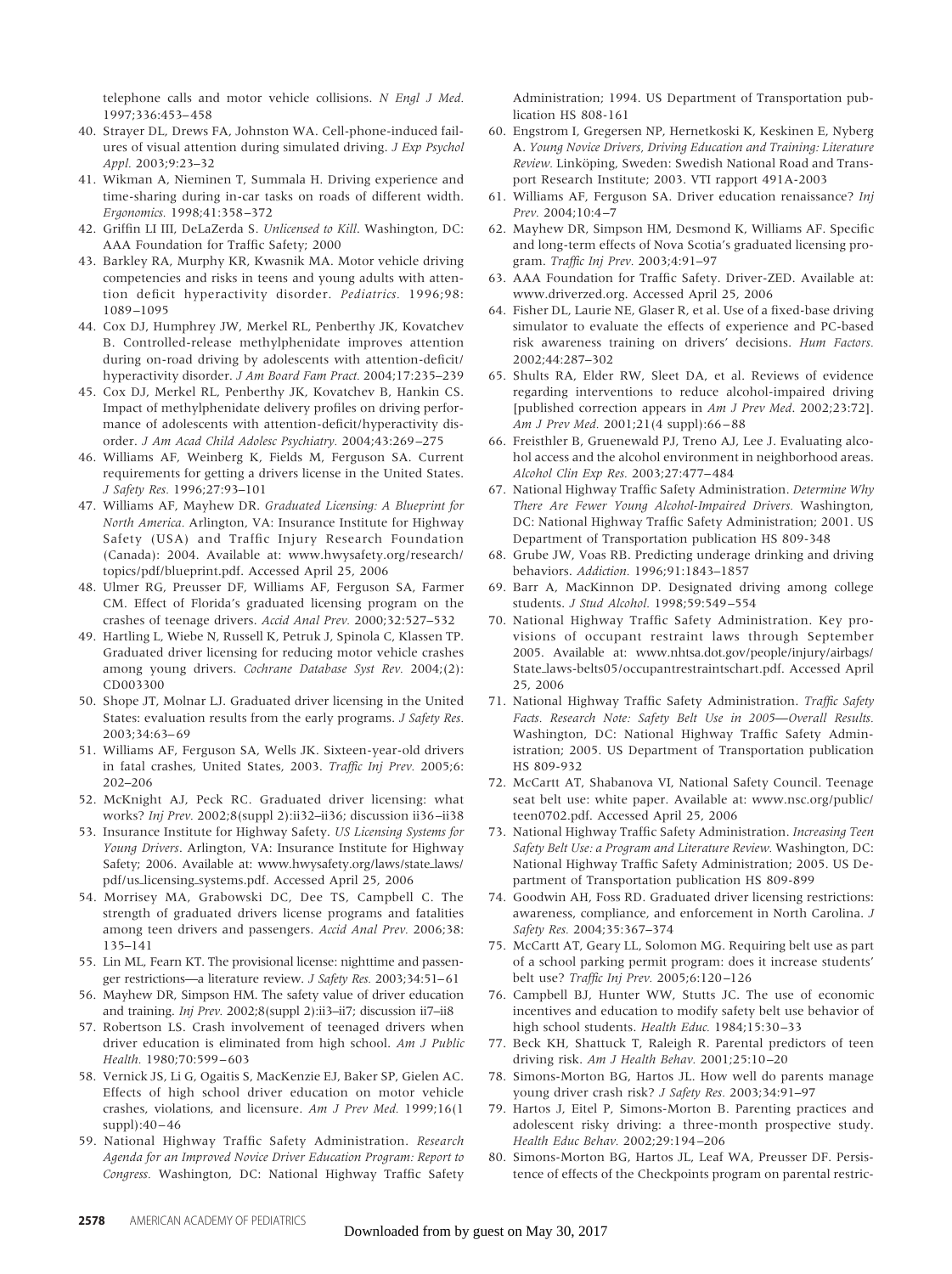tions of teen driving privileges. *Am J Public Health.* 2005;95: 447–452

- 81. Votta E, MacKay M. Evaluating the acceptability and feasibility of the I Promise Program: a driving program for families with young new drivers. *Inj Prev.* 2005;11:369–372
- 82. Ferguson SA, Williams AF, Chapline JF, Reinfurth DW, De-Leonardis DM. Relationship of parent driving records to the driving records of their children. *Accid Anal Prev.* 2001;33: 229–234

# **APPENDIX 1: RESOURCES FOR PEDIATRICIANS**

- 1. American Academy of Pediatrics (www.aap.org): pediatricians can purchase a parent-teen driver agreement and fact sheet for use in their practices.
- 2. National Highway Traffic Safety Administration (NHTSA) (www.nhtsa.gov): the NHTSA Web site contains a booklet and a downloadable brochure about GDL (go to Traffic Safety: New Drivers). The site also has information about impaired and distracted driving, occupant protection, and other driving issues. Detailed motor vehicle crash statistics are available in the annual traffic safety facts report.
- 3. Insurance Institute for Highway Safety (IIHS) (www. iihs.org): the IIHS Web site contains a huge amount of information about teenaged driving and GDL programs, including specific information about the laws in each state (go to Laws & Regulations, then State Law Facts). There is also a downloadable brochure about GDL, a list of commonly asked questions about GDL, and an excellent review of the topic (Graduated Licensing: A Blueprint for North America).
- 4. National Safety Council (NSC) (www.nsc.org): the NSC has a publication (available for \$10) titled *Teen Driver: A Family Guide to Teen Driver Safety*. This 68 page publication describes the science behind GDL recommendations and contains easy-to-understand advice for parents about setting limits and developing a teenager-parent contract.
- 5. AAA Foundation for Traffic Safety (www. aaafoundation.org): the AAA Foundation sells a CD-ROM with an interactive driver-simulation program for use on a personal computer (Driver-Zed, \$13). The teenaged driver gets a chance to practice identifying and reacting to a variety of dangerous on-road situations. Similar computer

simulation programs may be available from automobile insurance companies.

- 6. Safe Young Drivers (www.safeyoungdrivers.com): this Web site is maintained by Phil Berardelli, who wrote the book *Safe Young Drivers: A Guide for Parents and Teens*. The book (approximately \$12–\$15) is organized into 10 driving lessons with suggested drills and driving maneuvers to practice. The Web site has a long list of frequently asked questions about driver education.
- 7. Centers for Disease Control and Prevention (www. cdc.gov/ncipc): this site contains fact sheets and references about teenaged drivers and GDL. The Webbased Injury Statistics Query and Reporting System (WISQARS) can be used to find motor vehicle–related mortality and injury data according to age, gender, state, and region.
- 8. Network of Employers for Traffic Safety (www.trafficsafety.org): the "Novice Driver Roadmap" (available for \$15) is a series of 8 practice drives, each with specific skills to be mastered. The program also contains information for the adult driving coach.
- 9. Substance Abuse and Mental Health Services Administration (www.samhsa.gov): the Children and Families section of the Web site contains information for parents about talking to teenagers about underaged drinking and impaired driving.
- 10. Daimler-Chrysler's "Road Ready Teens" (www. roadreadyteens.org): the site contains a parent guide, teen quiz, and computerized teenaged driving contract that can be easily personalized and printed.
- 11. Ford's "Driving Skills for Life" (www.realworlddriver. com): this Web site contains tips for parents and teenagers as well as a short program of slides and videos that focuses on hazard recognition, vehicle handling, space management, and speed management.
- 12. Some individual states have Web sites that contain information about their GDL programs, license-application requirements, and driver training guides for parents.
- 13. Several automobile insurance companies have helpful information about discounts and reward programs for teenaged drivers with excellent driving records and good grades in school.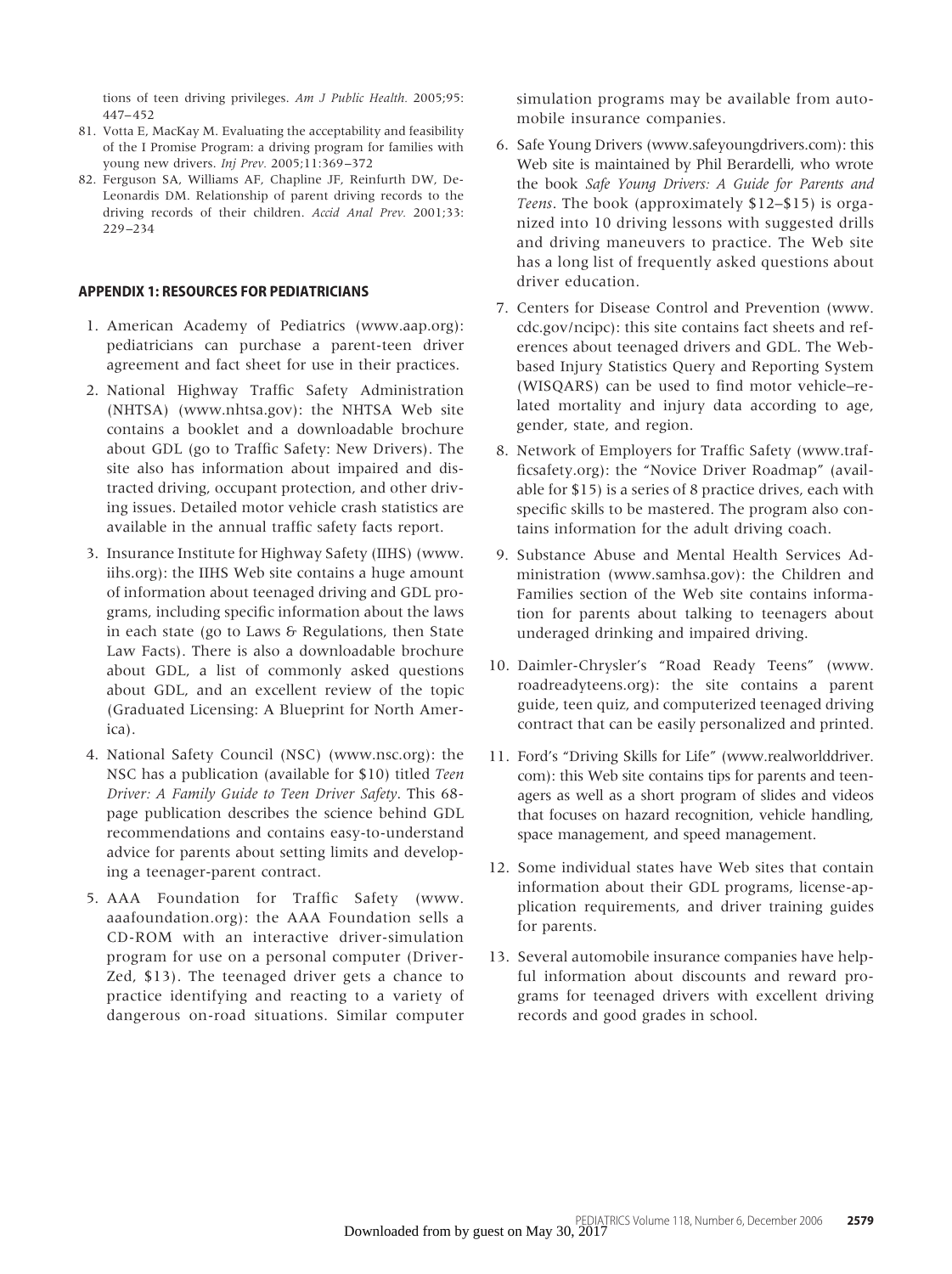# **APPENDIX 2: SAMPLE TEEN DRIVER CONTRACT**

I will drive carefully and cautiously and will be courteous to other drivers, bicyclists, and pedestrians at all times. I will obey all traffic lights, stop signs, other street signs, and road makings. I will never use the car to race or to try to impress others.

I promise that I will:

- stay within the speed limit and drive safely.
- drive only when I am alcohol and drug free.
- be a passenger only with drivers who are alcohol and drug free.
- always wear a seat belt and make all my passengers buckle up.
- drive with both hands on the wheel.
- never eat, drink, or use a cellular phone while I drive.
- $\bullet$ drive only when I am alert and in emotional control.
- $\bullet$ never give rides to hitchhikers.

If I am impaired in any way that interferes with my ability to drive safely. I will call my parents for a ride home.

I will drive only when I have permission to use the car and I will not let anyone else drive the car unless I have permission. I will respect laws about drugs and alcohol and never allow any alcohol or illegal drugs in the car. I will only drive someone else's car if I have parental permission. I will pay for all traffic citations or parking tickets.

I will complete my family responsibilities and will maintain good grades at school.

I will contribute to the costs of gasoline, maintenance, and insurance as listed below:

I agree to the following restrictions, but understand that these restrictions will be modified by my parents as I get more driving experience and demonstrate that I am a responsible driver.

For the next \_\_\_\_\_\_\_ months, I will not drive after \_\_\_\_\_\_\_\_ o'clock at night.

For the next \_\_\_\_\_\_ months, I will not transport more than \_\_\_\_\_ teenaged passengers (unless I am supervised by a responsible adult).

For the next months, I won't adjust the stereo or air conditioning/heater while the car is moving.

For the next months, I will not drive in bad weather.

I understand that I am not permitted to drive to "off limit" locations or on roads and highways listed below:

(continued on next page)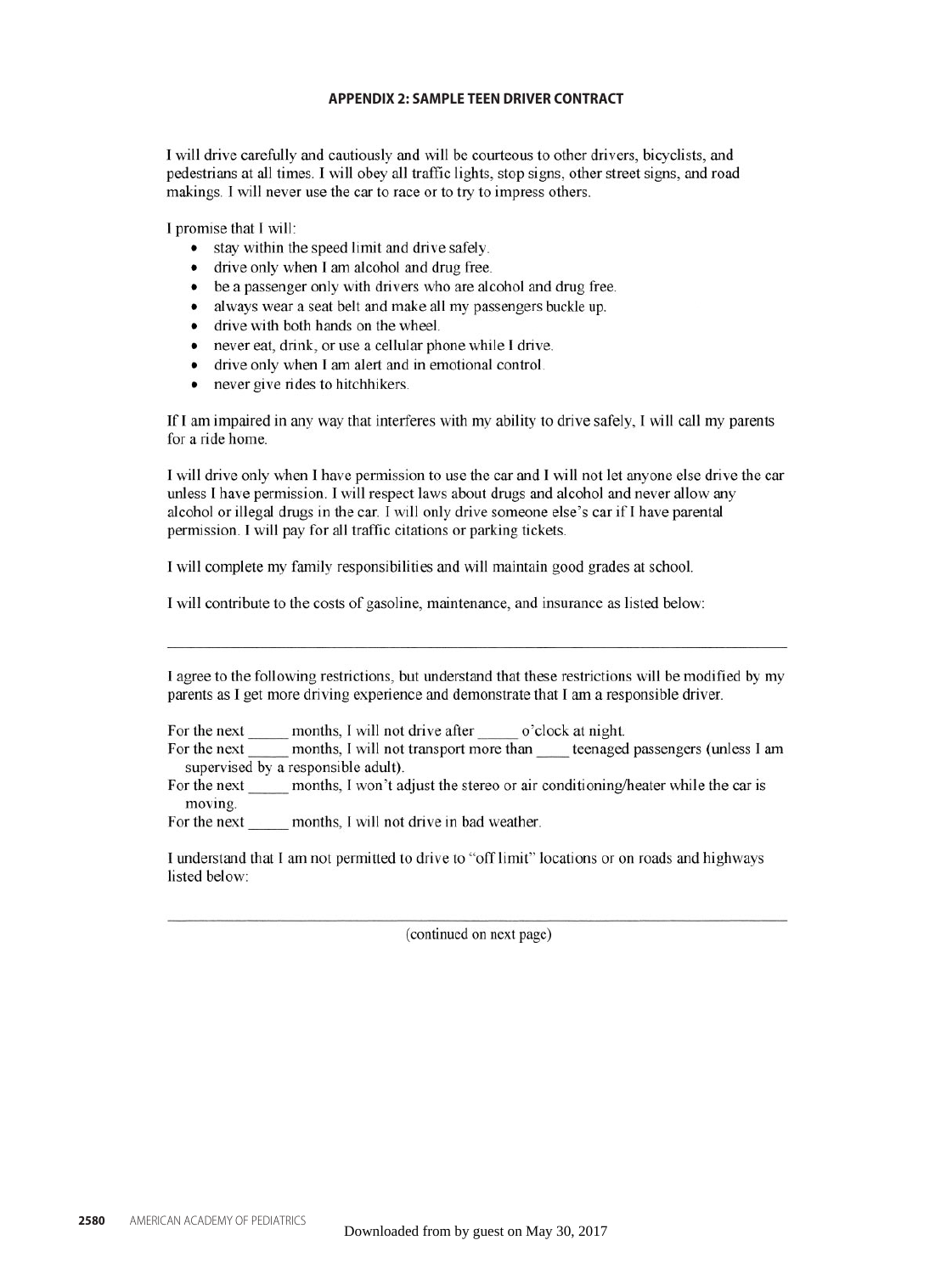I AGREE TO FOLLOW ALL THE RULES AND RESTRICTIONS IN THIS CONTRACT. I UNDERSTAND THAT MY PARENTS WILL IMPOSE PENALTIES (SEE BELOW), INCLUDING REMOVAL OF MY DRIVING PRIVILEGES, IF I VIOLATE THE CONTRACT. I ALSO UNDERSTAND THAT MY PARENTS WILL ALLOW ME GREATER DRIVING PRIVILEGES AS I BECOME MORE EXPERIENCED AND AS I DEMONSTRATE THAT I AM ALWAYS A SAFE AND RESPONSIBLE DRIVER.

Penalties for contract violations:

|                                                                  | months       |
|------------------------------------------------------------------|--------------|
|                                                                  | months       |
|                                                                  | weeks/months |
|                                                                  | weeks/months |
| Broke promise about seat belts (self and others) No driving for  | weeks/months |
| Drove on a road or to an area that is "off limits"No driving for | weeks/months |
|                                                                  |              |

Signatures:

| Driver               | Date |
|----------------------|------|
| Parent (or guardian) | Date |
| Parent (or guardian) | Date |

Suggested Restrictions: Initially the restrictions on teenaged driving should be strict (no teenaged passengers and no driving after 9:00 PM). After the teenager demonstrates 6 months of SAFE driving, the restrictions may be relaxed to some degree (1 teenaged passenger, no driving after 10:00 PM or 11:00 PM). After 12 months of demonstrated safe driving, parents may choose to relax the restrictions further, depending on the maturity level of their teenager. Once the teenager obtains a full license (usually after 18 years of age), nighttime and passenger restrictions can be removed. In states with nighttime and passenger restrictions, parents should strongly consider setting stricter limits than required by law, especially for the most novice teenaged driver.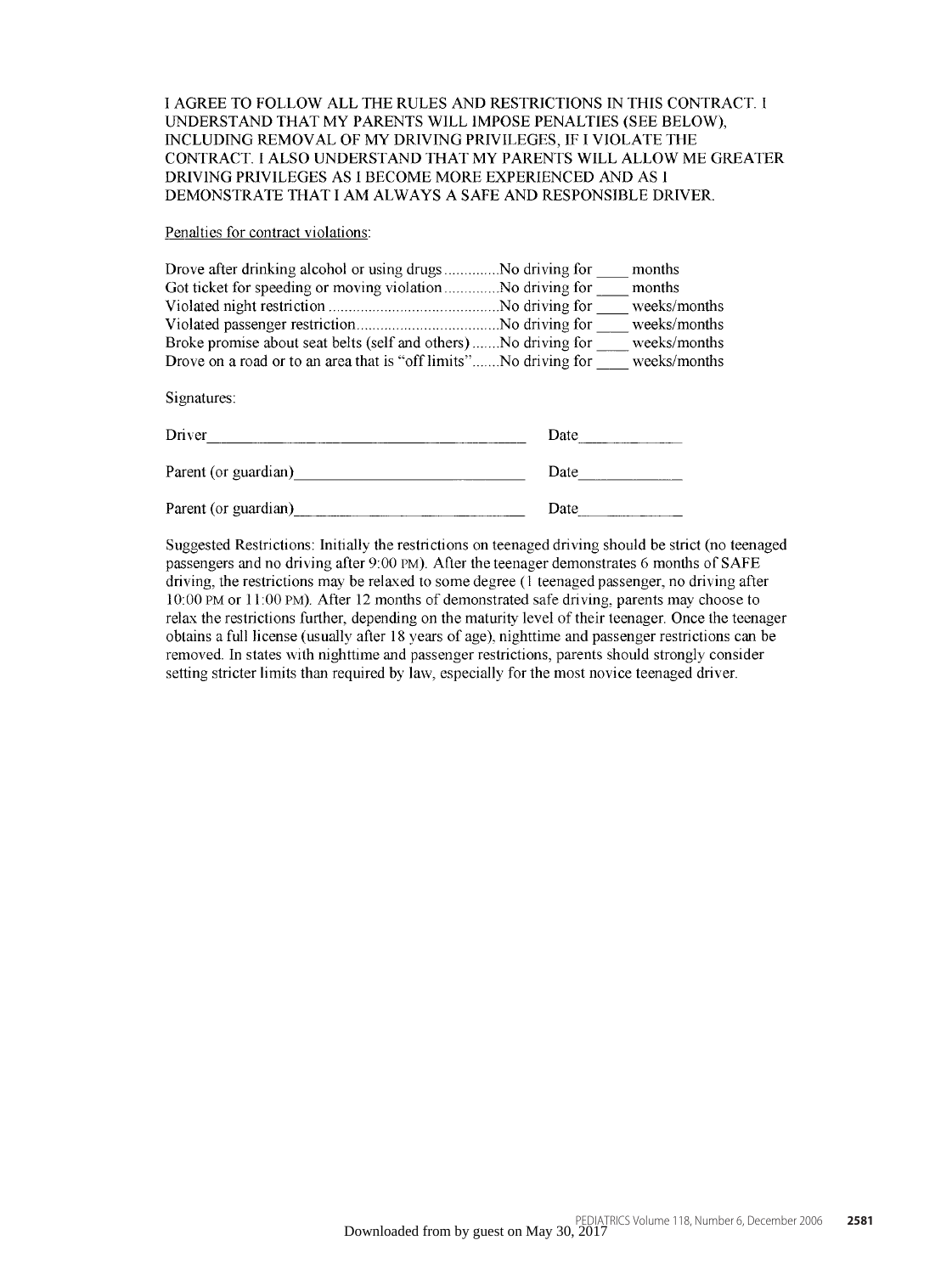# DOI: 10.1542/peds.2006-2830 *Pediatrics* 2006;118;2570 Adolescence Committee on Injury, Violence, and Poison Prevention and Committee on **The Teen Driver**

| <b>Updated Information &amp;</b><br><b>Services</b> | including high resolution figures, can be found at:<br>/content/118/6/2570.full.html                                                                                                                                                                                                                                                                                                                       |
|-----------------------------------------------------|------------------------------------------------------------------------------------------------------------------------------------------------------------------------------------------------------------------------------------------------------------------------------------------------------------------------------------------------------------------------------------------------------------|
| <b>References</b>                                   | This article cites 59 articles, 5 of which can be accessed free<br>at:<br>/content/118/6/2570.full.html#ref-list-1                                                                                                                                                                                                                                                                                         |
| <b>Citations</b>                                    | This article has been cited by 19 High Wire-hosted articles:<br>/content/118/6/2570.full.html#related-urls                                                                                                                                                                                                                                                                                                 |
| <b>Subspecialty Collections</b>                     | This article, along with others on similar topics, appears in<br>the following collection(s):<br><b>Committee on Adolescence</b><br>/cgi/collection/committee_on_adolescence<br><b>Council on Injury, Violence, and Poison Prevention</b><br>/cgi/collection/committee_on_injury_violence_and_poison_p<br>revention<br><b>Adolescent Health/Medicine</b><br>/cgi/collection/adolescent_health:medicine_sub |
| Permissions & Licensing                             | Information about reproducing this article in parts (figures,<br>tables) or in its entirety can be found online at:<br>/site/misc/Permissions.xhtml                                                                                                                                                                                                                                                        |
| <b>Reprints</b>                                     | Information about ordering reprints can be found online:<br>/site/misc/reprints.xhtml                                                                                                                                                                                                                                                                                                                      |

rights reserved. Print ISSN: 0031-4005. Online ISSN: 1098-4275. Grove Village, Illinois, 60007. Copyright  $\ddot{\odot}$  2006 by the American Academy of Pediatrics. All and trademarked by the American Academy of Pediatrics, 141 Northwest Point Boulevard, Elk publication, it has been published continuously since 1948. PEDIATRICS is owned, published, PEDIATRICS is the official journal of the American Academy of Pediatrics. A monthly





DEDICATED TO THE HEALTH OF ALL CHILDREN™